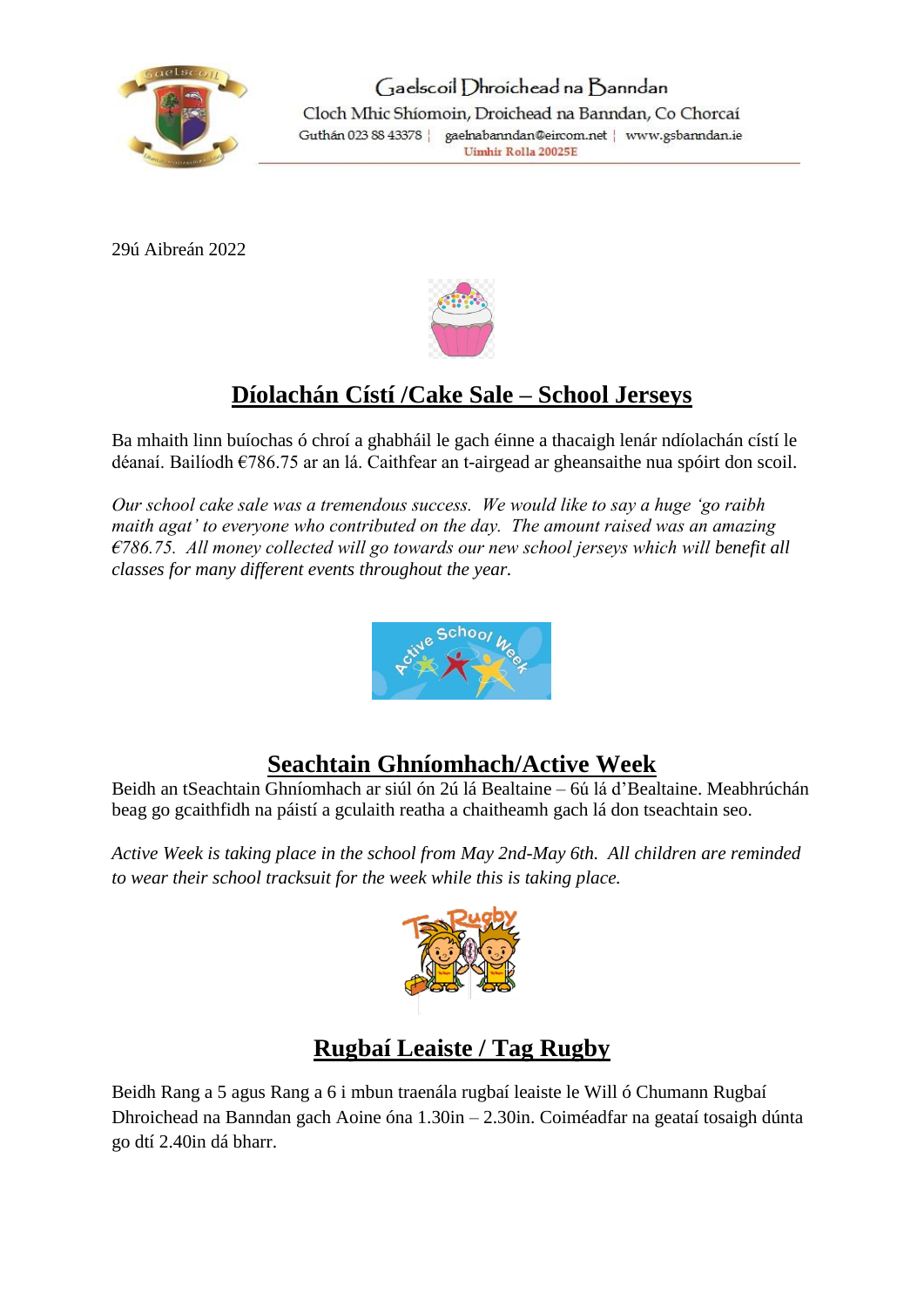

*Will from Bandon Rugby Club will begin tag rugby with pupils from Rang 5 and Rang 6 on Fridays starting today Friday, April 29thfrom 1:30pm-2:40pm. The school gates will remain closed until 2:40pm to facilitate rugby in the school yard.*



### **Naíonáin Nua/New Infants**

Beidh na Naíonáin nua ag teacht chugainn ar an **8ú Meitheamh** ó 1:40in-2.40in. Críochnóidh Naíonáin Bheaga go luath an lá sin - ar a **1.00.**

*The New Infant induction day will take place on June 8<sup>h</sup> from 1:40pm-2.40pm. Please note that Junior Infants will finish at 1:00pm on this day.*



Tá an Samhradh buailte linn!. Tá Múinteoir Gearóid an-ghnóthach faoi láthair ag cur plandaí agus glasraí ar chúl na scoile do chomórtas garraíodóireachta Mhuintir na Tíre.

*The summer has finally arrived. We will be busy over the next few weeks planting a variety of plants and vegetables in the school garden as part of the Muintir na Tíre School Gardening Competition.*



**Feis Maitiú**

*Congratulations to Rang 1 and Rand 2 who recently participated in the Feis Maitiú competiton and to Múinteoir Catherine, Múinteoir Máiréad Áine and Múinteoir Cliona who helped with preparing the pupils for their performance.*

*Rang 2 finished in first place in both categories of Choral speaking as Gaeilge and in English, being awarded the Corn Uí Bhuachalla and Corn Uí Mhíocháin cups. Well done to all pupils in Rang 1 and Rang 2 who took part.*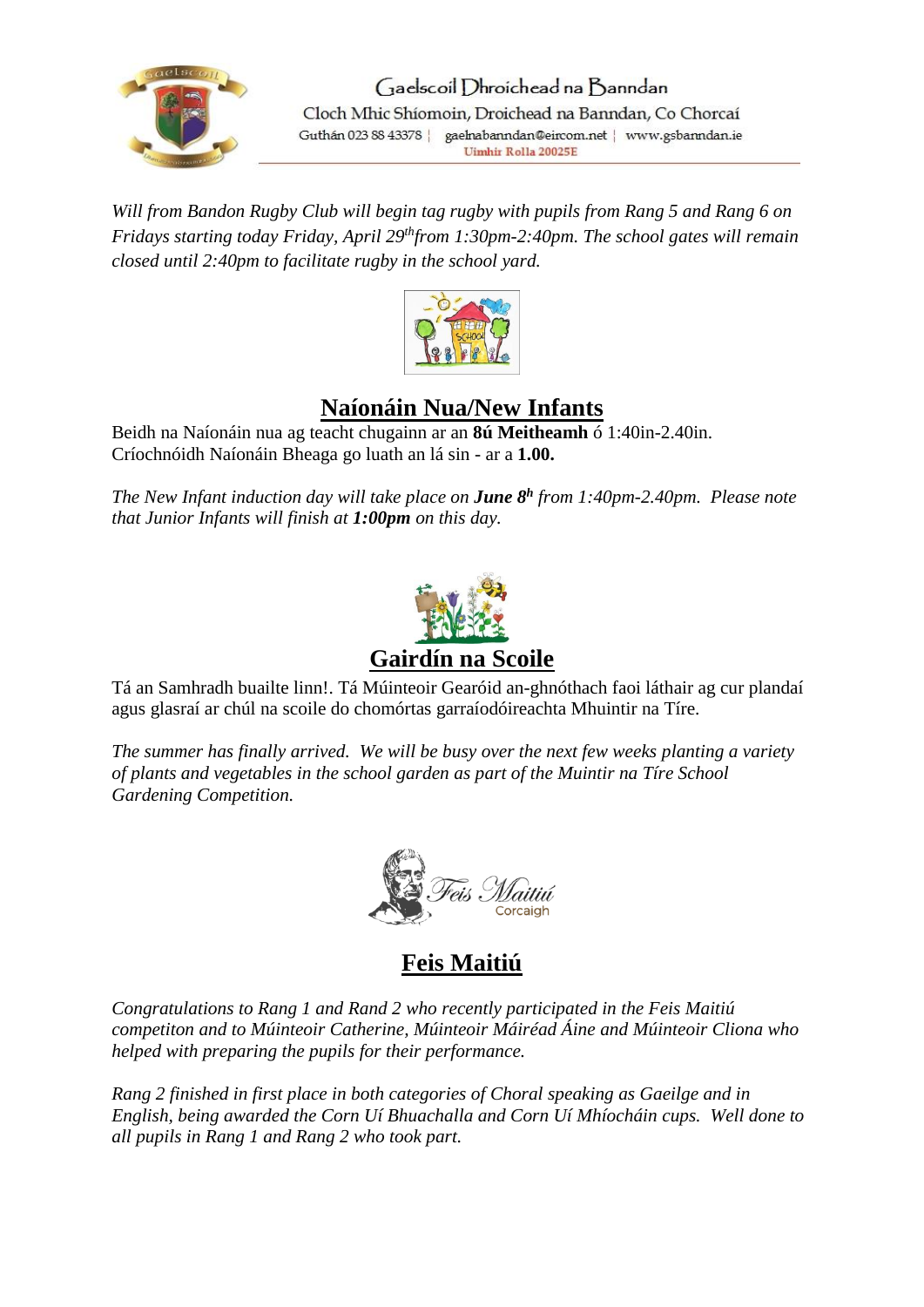



## **Lá Spóirt na Scoile/School Sports Day**

Bhí Lá Spóirt na Scoile ar súil ar an Máirt an 7ú lá de mhí an Mheithimh. *The School Sports Day will take place on Tuesday, 7th June, further information will follow.*



## **Rang a 6 Aifreann / 6th Class Mass**

Is ar an Déardaoin, an **16ú lá de Mheitheamh ar 3.00i.n-4:00i.n** go mbeidh Aifreann dheireadh na bliana ag Rang a 6 i halla na scoile.

*The 6th class end of year Graduation Mass will take place in the school hall on Thursday, June 16th at 3:00pm- 4:00pm. Parents/Guardian are invited to attend.*



## **Turas Scoile/School Tours**

Gheobhaidh sibh liosta na dturas scoile thíos. Beidh na múinteoirí ranga i dteagmháil leis na sonraí níos congaraí den am. Glacfar le híocaíocht ar Way2pay.

Please see below list of school tours. More details to follow from your class teacher shortly. Payment will be made via Way2pay in May.

| <b>Class</b> | Venue                             | Date        |
|--------------|-----------------------------------|-------------|
| Rang 4       | Fota Wildlife Park                | June 8th    |
| Rang $1/2/3$ | Mardyke Arena                     | June 14th   |
| Naí Mhora    | <b>Rumleys Pet Farm</b>           | June $15th$ |
| Rang 5       | <b>Smugglers Cove Tubing/Golf</b> | June 16th   |
| Naí Bheaga   | Lets Go                           | June 20th   |
| Rang 6       | <b>West Cork Secret</b>           | June $21st$ |